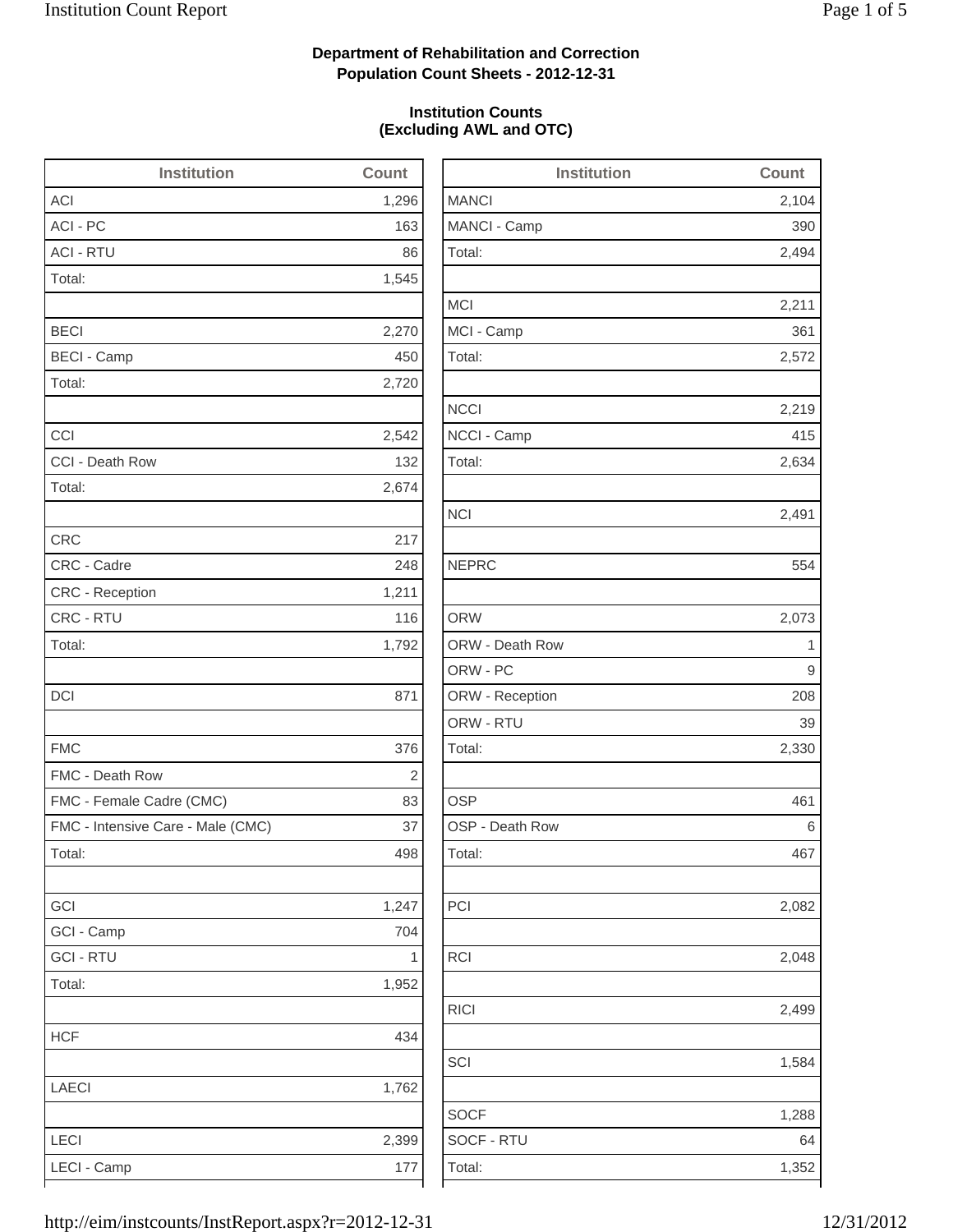## Institution Count Report Page 2 of 5

| Total:                   | 2,576 |
|--------------------------|-------|
|                          |       |
| LOCI                     | 2,254 |
|                          |       |
| <b>LORCI</b>             | 139   |
| <b>LORCI - Cadre</b>     | 397   |
| <b>LORCI - Reception</b> | 1,032 |
| Total:                   | 1,568 |
|                          |       |
| <b>MACI</b>              | 996   |
| <b>MACI - Minimum</b>    | 1,320 |
| MACI - Youth             | 30    |
| Total:                   | 2,346 |

| 1,386 |
|-------|
|       |
|       |
| 45    |
| 1,341 |
|       |
| 1,236 |
|       |
| 1,062 |
|       |

\* The Total Population includes 39 Offenders with Reason Codes 30 & 31. \*\* The Total Population includes 23 Offenders with Reason Code 0A.

#### **Male Population by Security Level (Include AWL and Exclude OTC)**

| <b>Security Level</b>  |                   | <b>Body</b> | <b>AWL</b> | $(-OTC)$ | Total  |  |
|------------------------|-------------------|-------------|------------|----------|--------|--|
| Total Levels 3,4,5     |                   | 14.513      | 65         | 109      | 14.469 |  |
| Total Levels 2         |                   | 18.033      | 175        | 173      | 18,035 |  |
| <b>Total Levels 1</b>  |                   | 13.239      | 157        | 100      | 13,296 |  |
| <b>Total Death Row</b> |                   | 141         | 0          |          | 140    |  |
|                        | <b>Total Male</b> | 45,926      | 397        | 383      | 45,940 |  |

#### **Female Population by Institution (Include AWL and Exclude OTC)**

| . <sub>,</sub>           |                |             |                |                  |
|--------------------------|----------------|-------------|----------------|------------------|
| <b>Institution</b>       | <b>Body</b>    | <b>AWL</b>  | $(-OTC)$       | <b>Total</b>     |
| <b>CRC</b>               | 2              | 0           | 0              | 2                |
| CRC - Reception          | $\overline{2}$ | 0           | $\mathbf 0$    | $\sqrt{2}$       |
| <b>DCI</b>               | 871            | 8           | 7              | 872              |
| <b>FMC</b>               | 10             | $\,$ 3 $\,$ | $\mathbf{2}$   | 11               |
| FMC - Female Cadre (CMC) | 83             | 1           | 0              | 84               |
| <b>LAECI</b>             |                | $\mathbf 0$ | 0              | 1.               |
| <b>NCI</b>               | $\mathbf{2}$   | $\mathbf 0$ | $\mathbf 0$    | $\overline{2}$   |
| <b>NEPRC</b>             | 554            | 3           | $\overline{2}$ | 555              |
| <b>ORW</b>               | 2,073          | 36          | 26             | 2,083            |
| ORW - Death Row          |                | $\mathbf 0$ | $\mathbf 0$    | 1                |
| ORW - PC                 | 9              | 0           | 0              | $\boldsymbol{9}$ |
| ORW - Reception          | 208            | 0           | 0              | 208              |
| ORW - RTU                | 39             | 0           | 0              | 39               |
| <b>Total Female</b>      | 3,855          | 51          | 37             | 3,869            |
| <b>Total Population:</b> | 49,781         | 448         | 420            | 49,809           |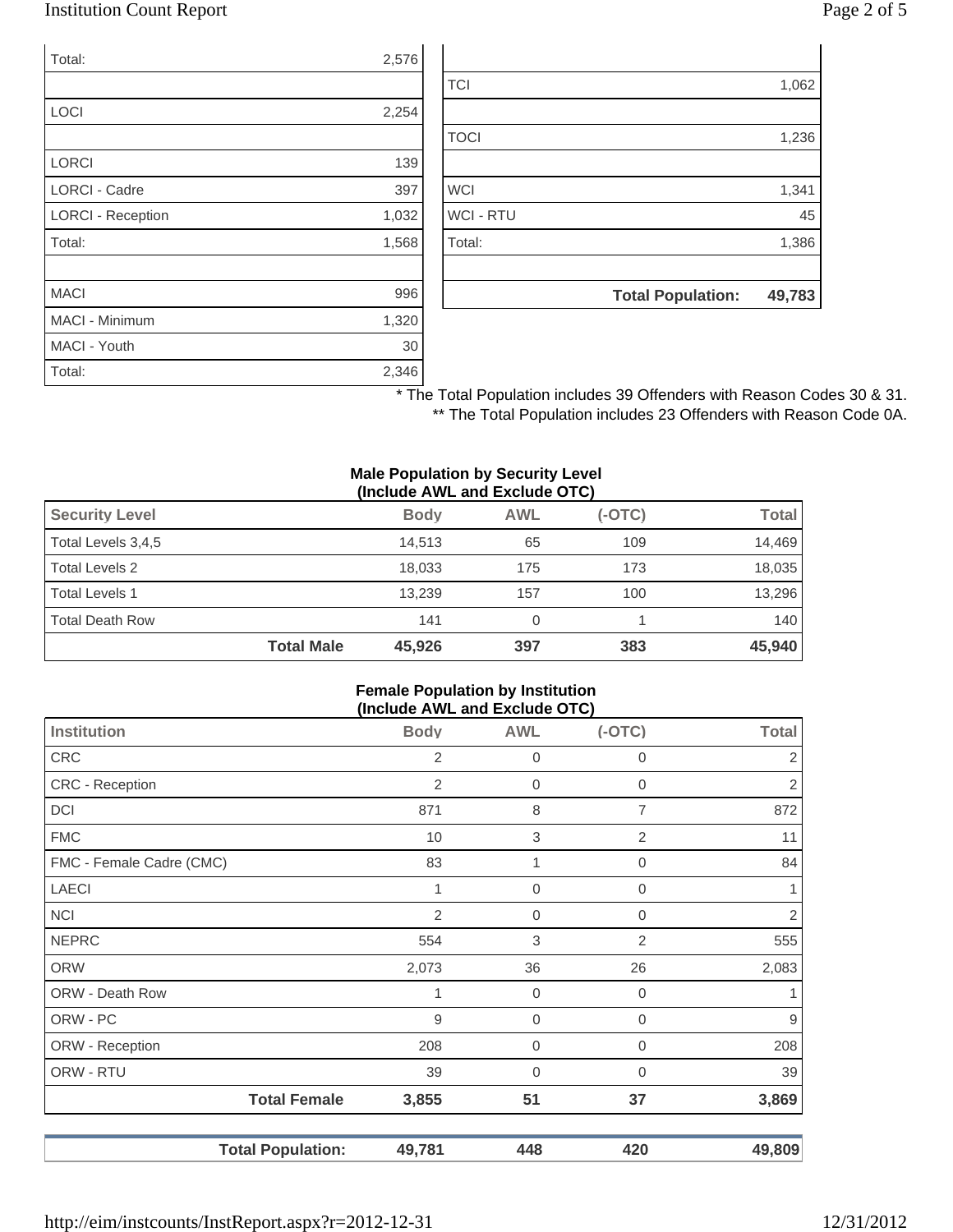| (Include AWL and Exclude OTC)     |                |                           |                           |                         |  |
|-----------------------------------|----------------|---------------------------|---------------------------|-------------------------|--|
| Institution                       | <b>Body</b>    | <b>AWL</b>                | $(-OTC)$                  | <b>Total</b>            |  |
| ACI                               | 28             | 1                         | 1                         | 28                      |  |
| ACI - PC                          | 93             | $\mathbf{1}$              | $\mbox{O}$                | 94                      |  |
| <b>BECI</b>                       | 15             | $\mathsf{O}\xspace$       | $\mathbf 0$               | 15                      |  |
| CCI                               | 12             | $\mathbf{1}$              | $\mathbf 0$               | 13                      |  |
| CCI - Death Row                   | 1              | $\mathbf 0$               | $\mathbf 0$               | 1                       |  |
| CRC                               | 102            | $\sqrt{2}$                | 10                        | 94                      |  |
| CRC - Cadre                       | 226            | $\mathsf{O}\xspace$       | $\overline{2}$            | 224                     |  |
| CRC - Reception                   | 832            | $\boldsymbol{7}$          | 10                        | 829                     |  |
| CRC - RTU                         | 98             | $\mathbf 0$               | $\mathbf 0$               | 98                      |  |
| <b>FMC</b>                        | 15             | $\mathbf 0$               | $\mathbf 0$               | 15                      |  |
| FMC - Intensive Care - Male (CMC) | $\overline{4}$ | $\mathbf 0$               | $\mathbf 0$               | $\overline{4}$          |  |
| GCI                               | $\overline{2}$ | $\mathbf 0$               | $\mbox{O}$                | $\overline{\mathbf{c}}$ |  |
| <b>HCF</b>                        | 1              | $\mathsf{O}\xspace$       | $\mathsf{O}\xspace$       | $\mathbf{1}$            |  |
| LAECI                             | 13             | $\mathbf 0$               | $\mathbf 0$               | 13                      |  |
| LECI                              | 2,282          | $\,6$                     | $\,8\,$                   | 2,280                   |  |
| LOCI                              | $\overline{4}$ | $\mathbf 0$               | $\mathbf 0$               | $\overline{4}$          |  |
| LORCI                             | 93             | $\,$ 5 $\,$               | 22                        | 76                      |  |
| <b>LORCI - Cadre</b>              | 386            | $\mathsf{O}\xspace$       | $\mbox{O}$                | 386                     |  |
| <b>LORCI - Reception</b>          | 804            | $\mathbf{1}$              | $\mathbf 0$               | 805                     |  |
| <b>MACI</b>                       | 49             | $\mathbf 0$               | $\mathbf 0$               | 49                      |  |
| MACI - Youth                      | 21             | $\mathbf 0$               | $\mathbf{1}$              | 20                      |  |
| <b>MANCI</b>                      | 2,031          | $\overline{4}$            | 17                        | 2,018                   |  |
| <b>NCCI</b>                       | 12             | $\mathsf{O}\xspace$       | $\mbox{O}$                | 12                      |  |
| NCI                               | $\mathsf 9$    | $\mathbf 0$               | $\mathbf 0$               | $\mathsf 9$             |  |
| <b>OSP</b>                        | 461            | $\mathbf 0$               | $\,$ 3 $\,$               | 458                     |  |
| PCI                               | 42             | $\ensuremath{\mathsf{3}}$ | $\mathbf 0$               | $45\,$                  |  |
| <b>RCI</b>                        | 2,014          | 13                        | 11                        | 2,016                   |  |
| <b>RICI</b>                       | 14             | $\mathsf{O}\xspace$       | $\mbox{O}$                | 14                      |  |
| SCI                               | 11             | $\mbox{O}$                | $\mathbf 0$               | 11                      |  |
| <b>SOCF</b>                       | 1,288          | $\mathsf{O}\xspace$       | 11                        | 1,277                   |  |
| SOCF - RTU                        | 64             | $\,0\,$                   | $\mbox{O}$                | 64                      |  |
| <b>TCI</b>                        | 1,026          | $\,$ 5 $\,$               | $\sqrt{2}$                | 1,029                   |  |
| <b>TOCI</b>                       | 1,122          | $\sqrt{2}$                | $\ensuremath{\mathsf{3}}$ | 1,121                   |  |
| WCI                               | 1,294          | 14                        | $\,8\,$                   | 1,300                   |  |
| WCI - RTU                         | 44             | $\mathbf 0$               | $\mathbf 0$               | 44                      |  |
| Total Levels 3, 4, 5              | 14,513         | 65                        | 109                       | 14,469                  |  |

### **Male Population by Institution: Security Levels 3, 4, 5 (Include AWL and Exclude OTC)**

| Male Population by Institution: Security Level 2 |
|--------------------------------------------------|
| (Include AWL and Exclude OTC)                    |

| Institution | <b>Body</b> | AWL | $\ddotsc$<br> | lai |
|-------------|-------------|-----|---------------|-----|
|             |             |     |               |     |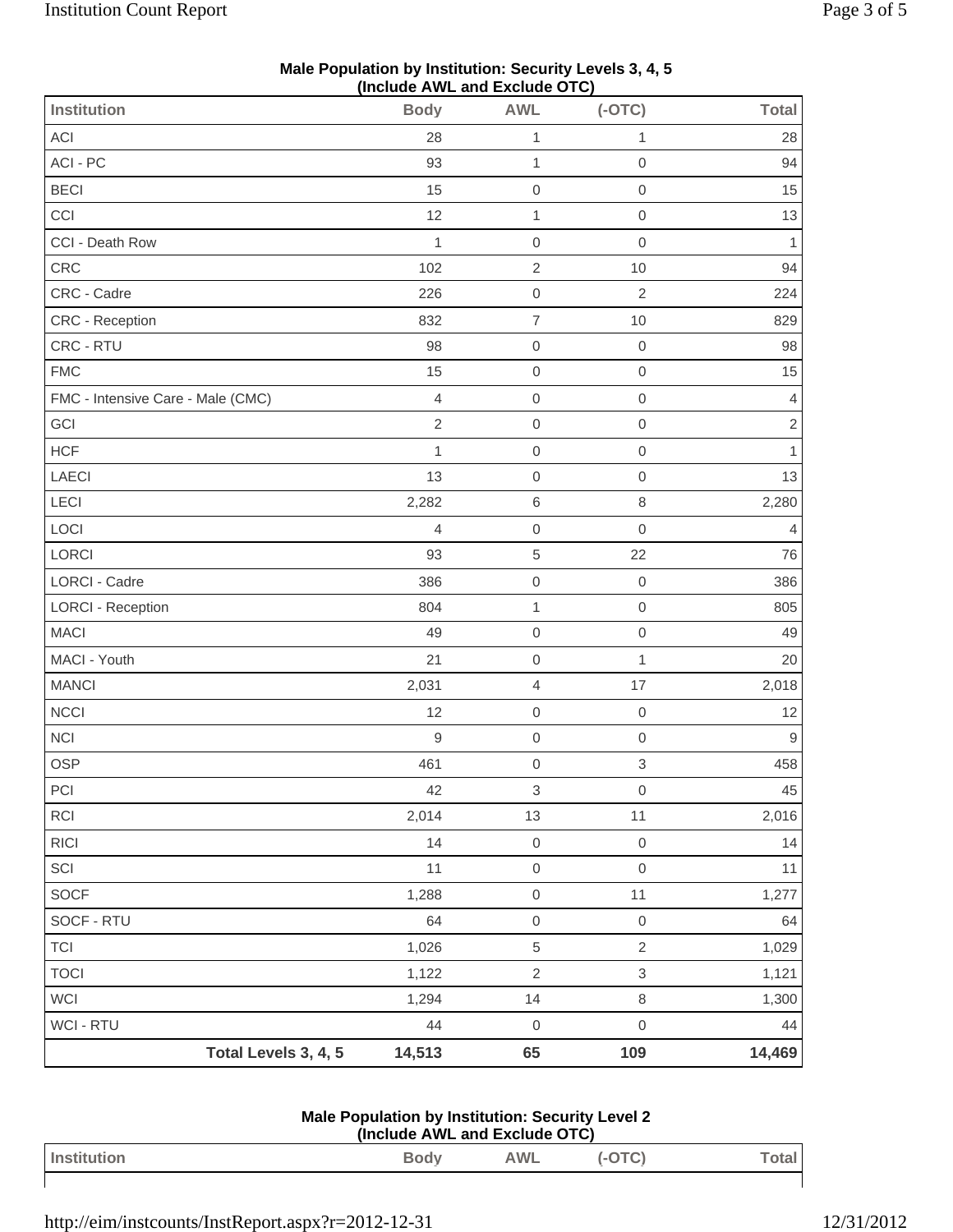# Institution Count Report Page 4 of 5

| <b>ACI</b>                           | 712          | $\overline{7}$      | 5                         | 714            |
|--------------------------------------|--------------|---------------------|---------------------------|----------------|
| ACI - PC                             | 56           | 1                   | $\mathbf 0$               | 57             |
| <b>ACI - RTU</b>                     | 61           | 1                   | $\mathsf{O}\xspace$       | 62             |
| <b>BECI</b>                          | 1,660        | 16                  | 16                        | 1,660          |
| <b>BECI - Camp</b>                   | 11           | $\boldsymbol{0}$    | $\mathbf 0$               | 11             |
| CCI                                  | 1,931        | 10                  | 10                        | 1,931          |
| CRC                                  | 69           | 1                   | $\sqrt{2}$                | 68             |
| CRC - Cadre                          | 11           | $\boldsymbol{0}$    | $\mathsf{O}\xspace$       | 11             |
| CRC - Reception                      | 193          | 1                   | $\overline{7}$            | 187            |
| CRC - RTU                            | 15           | $\boldsymbol{0}$    | $\mathsf{O}\xspace$       | 15             |
| <b>FMC</b>                           | 25           | $\mbox{O}$          | $\mathsf{O}\xspace$       | 25             |
| FMC - Intensive Care - Male (CMC)    | 16           | 1                   | $\mathbf 0$               | 17             |
| GCI                                  | 787          | 1                   | $\,$ 3 $\,$               | 785            |
| <b>GCI - RTU</b>                     | $\mathbf{1}$ | $\boldsymbol{0}$    | $\mathbf 0$               | 1              |
| <b>HCF</b>                           | 270          | $\overline{4}$      | 0                         | 274            |
| LAECI                                | 1,396        | 11                  | 18                        | 1,389          |
| LECI                                 | 109          | $\mbox{O}$          | $\mathbf{1}$              | 108            |
| LECI - Camp                          | 1            | $\mbox{O}$          | $\mathsf{O}\xspace$       |                |
| LOCI                                 | 1,347        | $\,6\,$             | 10                        | 1,343          |
| LORCI                                | 33           | $\sqrt{5}$          | 16                        | 22             |
| <b>LORCI - Cadre</b>                 | 11           | $\mathbf 0$         | $\mbox{O}$                | 11             |
| <b>LORCI - Reception</b>             | 138          | $\boldsymbol{0}$    | $\mathbf{1}$              | 137            |
| <b>MACI</b>                          | 947          | $\sqrt{4}$          | $\ensuremath{\mathsf{3}}$ | 948            |
| MACI - Youth                         | 9            | $\boldsymbol{0}$    | $\mathbf 0$               | 9              |
| <b>MANCI</b>                         | 60           | $\mbox{O}$          | $\mbox{O}$                | 60             |
| MANCI - Camp                         | 8            | $\mathbf 0$         | $\mbox{O}$                | 8              |
| <b>MCI</b>                           | 1,930        | 16                  | 18                        | 1,928          |
| MCI - Camp                           | 5            | $\mathbf 0$         | $\mathbf 0$               | 5              |
| <b>NCCI</b>                          | 1,546        | 19                  | 21                        | 1,544          |
| NCCI - Camp                          | $\mathbf{1}$ | $\boldsymbol{0}$    | $\mathbf 0$               |                |
| NCI                                  | 1,928        | 22                  | 21                        | 1,929          |
| PCI                                  | 958          | 33                  | $\boldsymbol{7}$          | 984            |
| RCI                                  | 34           | $\,0\,$             | $\mathbf 0$               | 34             |
| $\ensuremath{\mathsf{R}\mathsf{IC}}$ | 595          | $\,6\,$             | $\,8\,$                   | 593            |
| SCI                                  | 961          | $\,8\,$             | 5                         | 964            |
| <b>TCI</b>                           | 36           | $\mathbf{1}$        | $\mathsf{O}\xspace$       | 37             |
| <b>TOCI</b>                          | 114          | $\mathsf{O}\xspace$ | $\mathbf{1}$              | 113            |
| WCI                                  | 47           | $\mathbf 0$         | $\mathsf{O}\xspace$       | 47             |
| WCI - RTU                            | $\mathbf{1}$ | $\mathbf 1$         | $\mathbf 0$               | $\overline{2}$ |
| <b>Total Level 2</b>                 | 18,033       | 175                 | 173                       | 18,035         |

## **Male Population by Institution: Security Level 1 (Include AWL and Exclude OTC)**

 $\overline{\phantom{a}}$